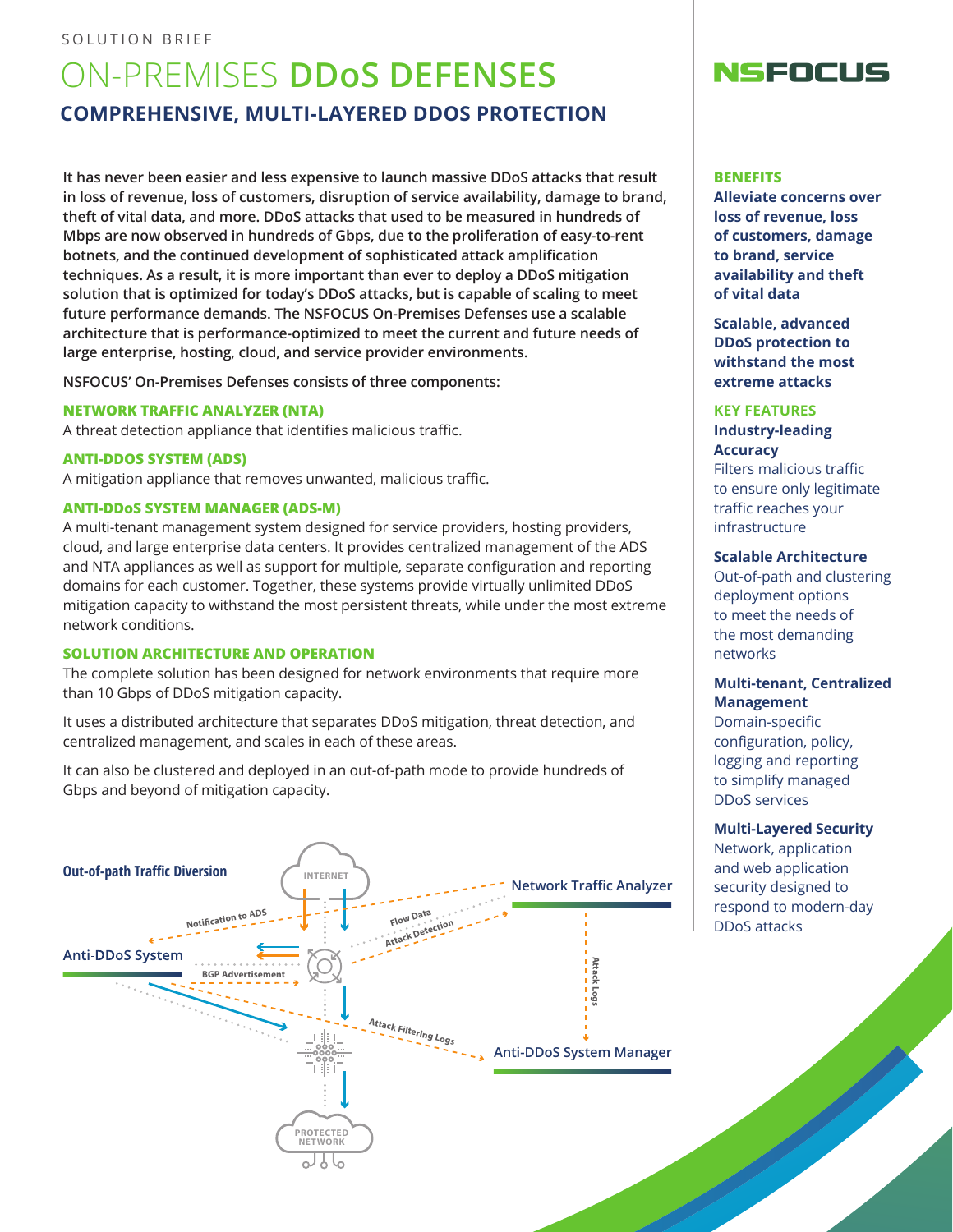

At the heart of the solution, the NTA monitors network activity by receiving and analyzing xFlow statistics from border and core routers. It uses an innovative, multi-stage DDoS detection engine made up of several algorithms and other mechanisms to accurately identify malicious traffic. These include RFC Checks, Protocol Analysis, Access Control Lists, IP Reputation, Anti-spoofing, L4-L7 Algorithmic Analysis, User Behavior Analysis, Regular Expressions, and Connection/Rate Limiting. Together they provide industry-leading accuracy that protects against both known and zero-day threats. The detection engine is optimized frequently, so you always have the most accurate protection available.

The ADS, under the direction of the NTA, works with border routers to divert traffic, filter malicious flows and then forward legitimate traffic back into your network. Multiple ADS's can be clustered to increase the overall mitigation capacity of the solution.

**The ADS-M real-time views are highly optimized for traffic monitoring, reporting, ease of use, and improved user experience.**



The ADS-M is used for central configuration, management, and reporting. It can be configured in a multi-tenant mode of operation to provide separate administrative domains on a per-customer basis and includes a flexible, web services API to automate provisioning and reporting for your specific environment. Network operators can use the ADS-M to direct and collect packet captures from co-resident ADS systems to shorten problem resolution and incident response times. Extensive reporting options include information on attack types, attack targets, protocols, alerts, network status, alert information, device logs, and more. The ADS-M also supports an optional DDoS detection software module to provide an integrated management and threat detection solution that supports environments up to 60,000 flows per second.

## **INDUSTRY-LEADING ACCURACY AND RAPID THREAT DETECTION**

The On-Premises DDoS Defenses incorporate the latest from our internationally-recognized research labs and is developed with over 16 years of experience protecting the world's largest banks, telecommunications, gaming and social media companies. The NSFOCUS Security Labs is a cybersecurity threat research lab at the forefront of vulnerability assessment, threat detection and mitigation research. Their work, combined with world-class engineering, has resulted in a solution with industry leading accuracy capable of detecting advanced, multi-layer DDoS attacks in as little as 20 seconds. This enables the solution to react quickly to new information from multiple sources during rapidly changing network conditions.

## **SCALABILITY**

The ADS series includes models that range from 1Gbps to 320Gbps of DDoS mitigation capacity. When deployed with an NTA or ADS-M appliance, these systems can be clustered to withstand the most extreme volumetric and application-layer DDoS attacks.

## **MULTI-TENANT, CENTRALIZED MANAGEMENT**

The ADS-M provides a multi-tenant configuration interface that simplifies the administration and monitoring of managed DDoS services. It enables service providers to create and configure customer specific security policies and reports, including daily/weekly/monthly/yearly intervals with pie charts, bar graphs, line graphs, and more. It also provides real-time traffic monitoring, log information, and detailed attack history for post-incident forensic analysis.

## **EASY TO DEPLOY AND INTEGRATE**

The ADS is typically deployed at the ingress point to your network while the NTA and ADS-M appliances can be installed at any location in your network. The ADS uses industry standard routing protocols to communicate with other routers in order to redirect suspicious traffic and forward legitimate flows back into the network. A flexible web services API in the ADS-M further simplifies integration of the system into your network by providing a programmatic interface that can be used to automate labor intensive tasks.

The NSFOCUS On-Premises Defenses is the ideal solution for today's advanced and evolving threats. It is highly scalable and is performance optimized to meet the current and future needs of large enterprise and service provider environments. It is also easy to deploy, flexible and provides a multi-tenant configuration interface to simplify the configuration and administration of large-scale, managed DDoS services.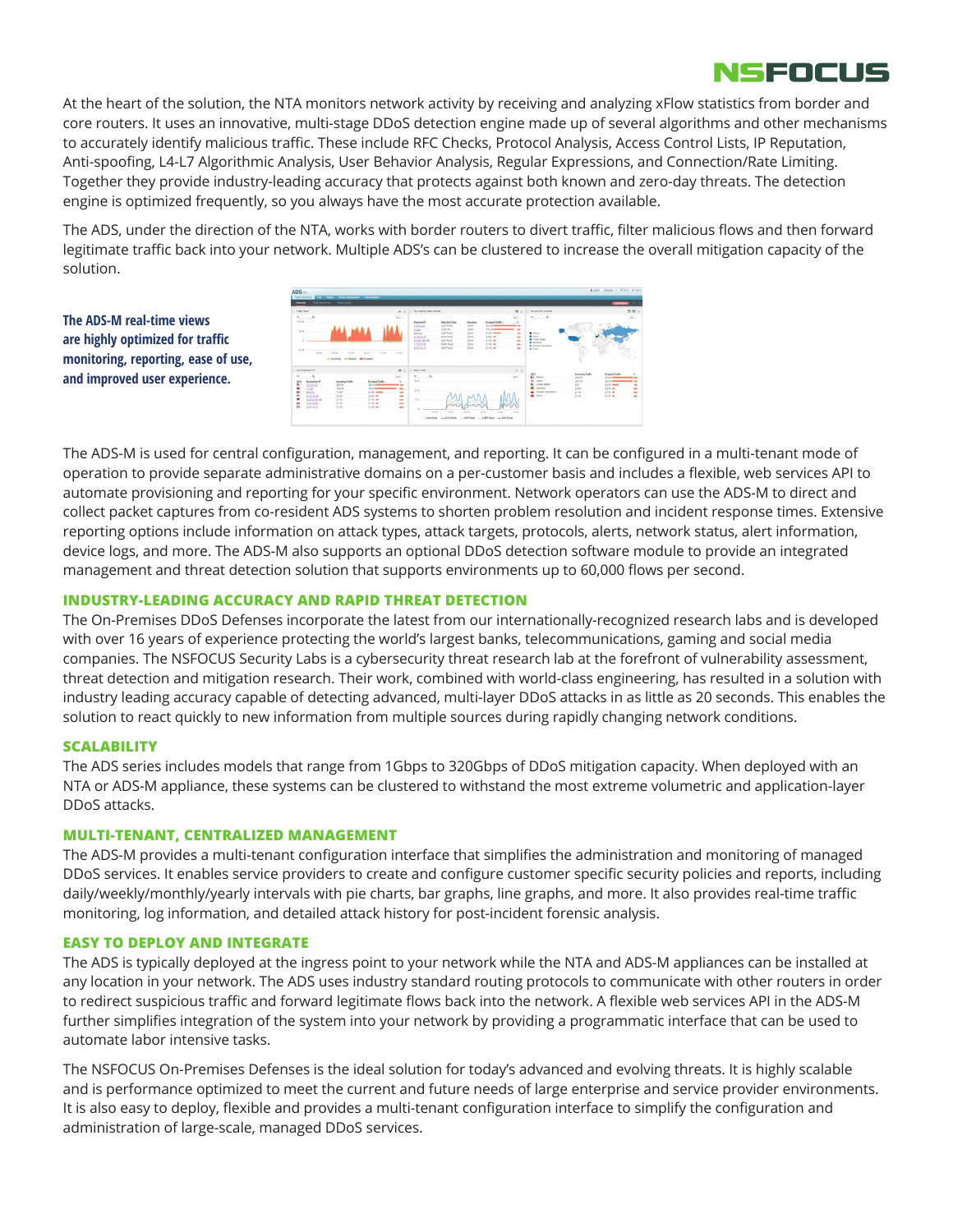

#### **NSFOCUS HYBRID DDoS DEFENSES**

Many organizations utilize a hybrid approach to defeat the damaging effects of DDoS attacks. The approach combines NSFOCUS on-premises defenses with on-demand NSFOCUS Cloud DDoS Protection Service. Working in unison, the solution eliminates smaller attacks on-premises, while defending infrastructures against bandwidth saturating DDoS attacks using the cloud. Both defenses are fully integrated resulting in increased bandwidth visibility, reduced cloud redirect times for mitigation, and coverage for all L3-L7 DDoS attack vectors.

#### **SOFTWARE SPECIFICATIONS**

## **NTA**

#### **Flow Monitoring**

• sFlow-v4/v5, Netflow-v5/v9, NetStream-v5, Flexible Netflow, IPFIX

#### **DDoS Attack Detection**

• SYN/ACK/UDP/ICMP/IGMP/HTTP/HTTPS/DNS/ Land/SIP floods, TCP flag misuse, flag null, Private IP, abnormal traffic, alert threshold self-learning, IP group inbound/outbound attack traffic, business domain and region inbound/ outbound attack traffic

#### **ADS SERIES DDoS Protection**

- Comprehensive, multi-layered protection against volumetric, application, and
- web application attacks • Multi-protocol support and advanced inspection including TCP, UDP, HTTP, ICMP, NTP, DNS, SIP, fragments, flooding, connection exhaustion, header manipulation, and more
- Fully Integrated with NSFOCUS Cloud Security Platform

#### **DDoS Protection and Mitigation Algorithms**

- RFC Checks, Protocol Analysis, Access Control Lists, IP Reputation, Anti-spoofing, L4-L7 Algorithmic Analysis, User Behavior Analysis, Regular Expressions, Fragmentation Controls, Connection and Rate Limiting
- Protect against both known and zero-day threats

## **ADS-M**

#### **Centralized Management and Configuration**

- Devices: add, delete and configure
- Multi-tenant
- Security policies
- High availability
- ADS clustering

#### **ADS Traffic Diversion**

• Diversion notice to routers based on traffic volume

#### **Management Interfaces and Reporting**

• SNMP GET/Trap, syslog, Email, Flow data forwarding

#### **Virtual NTA**

• Virtual NTA on VMware platform available

#### **Management**

- Protocols: HTTP, SNMP, Email, Syslog
- Authentication: Local database, Radius, TACACS+
- API: web services for reporting and automated configuration

#### **IP Protocols**

- Addressing: IPv4/v6
- Routing: BGP, OSPF, RIP, IS-IS, static routing, and PBR
- Data link and network layer: MPLS, GRE, VLAN (802.1q)

#### **Reporting**

- Real-time and historical reporting of attack types, source/destination IP
- Formatting: XML, PDF, HTML, and Microsoft Word
- Web services API for forensics and compliance initiatives

#### **Reporting**

- Attack events, attack summaries, traffic trends
- Extensive logging: attack summary, traffic alerts, performance, link state, authentication activity

#### **Role-based Management Authentication**

• Administrator, supervisor and user